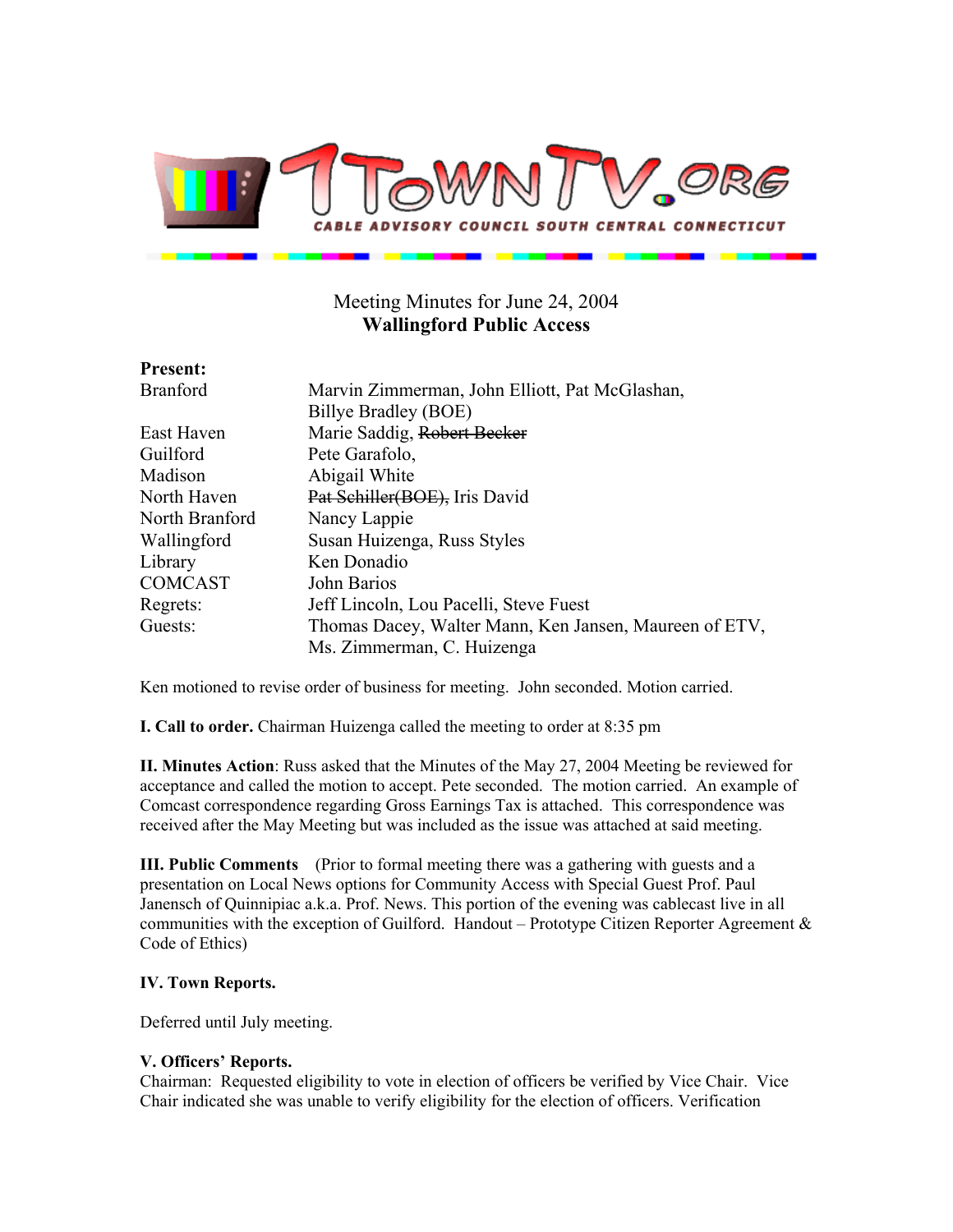proceeded with confirmation of appointment and attendance with those present. All Advisors in attendance were confirmed as eligible to Vote. I. David appointment to be reconfirmed if appropriate at next Meeting. Committees Assignments will be confirmed at next meeting. Treasurer: Budget will be presented next month. Analysis of expenses for FY ending June 30, 2004 was presented. A year end deficit is projected. Copy of analysis is attached. Total surplus is projected at end of FY ending June 30, 2004. Secretary: No Report.

### **VI. Committee Reports.**

Nominating Committee: Chairman, Secretary and Treasurer have all indicated they are willing to remain in their current positions for the upcoming year. Abigail White's status was unconfirmed prior to the meeting. Request of her intentions at the meeting established that she would not accept nomination to continue as Vice Chairman.

Web/Outreach Committee: Prototypes of proposed web pages were presented to the CAC in order to determine if they are on the right track artistically and conceptually. The idea of an interactive map is part of the proposed web site such that a Community Access Page will provide key information like location, hours of operation, contacts and when applicable a link to the local groups site. Overall functionality and intended content of web paths like recognition was explained by Chairman Huizenga. Several advisors commented that they like the progress so far. There was a detailed review of Customer Privacy Policy as it is to be applicable to web  $\&$  other customer correspondence as previously discussed in 2003 prototype review. Pat McGlashan will provide some editorial support for Web content. Marie moved that we pursue the design as drafted with understanding that the forum policy will be reviewed next month and that Forum will be a Phase 2 implementation. John seconded. Motion passed.

Discussion of forum policy was tabled until further investigation of functionality.

Insurance Committee: East Haven is still MIA.

Education Committee: Chair was not present. Wallingford is interested in opting in with Classic Arts in 4-hour intervals beginning Monday. Walter Mann commented that it is primarily a performing arts version of MTV. Discussion of contracting established that use of the Satellite in any community would need to be postponed. Better information on Satellite programming desired to get local buy-in that it is an appropriate Distance Learning Resource.

PEG Committee: Minutes of committee meeting were presented. Fax was presented including application for Classic Arts and contract from Classic Arts. Package information regarding political advertising vs. political programming for PEG channels was presented. Walter Mann commented that there are certain stipulations regarding use of Classic Arts and contracts for each PEG would reduce risk of violating those stipulations.

**VII. COMCAST Report.** No report planned for this meeting due to special program.

**VIII. Correspondence:** Article in *Totoket Times* regarding tonight's event. Confirmation that J. Lincoln has been reappointed. Bank statements given to Pete. Wallingford Public Library reappointed Ken Donadio. Customer complaint regarding increases in cable rates given to J. Barois for follow-up. Marvin Zimmerman and Pat McGlashan were also reappointed for another term.